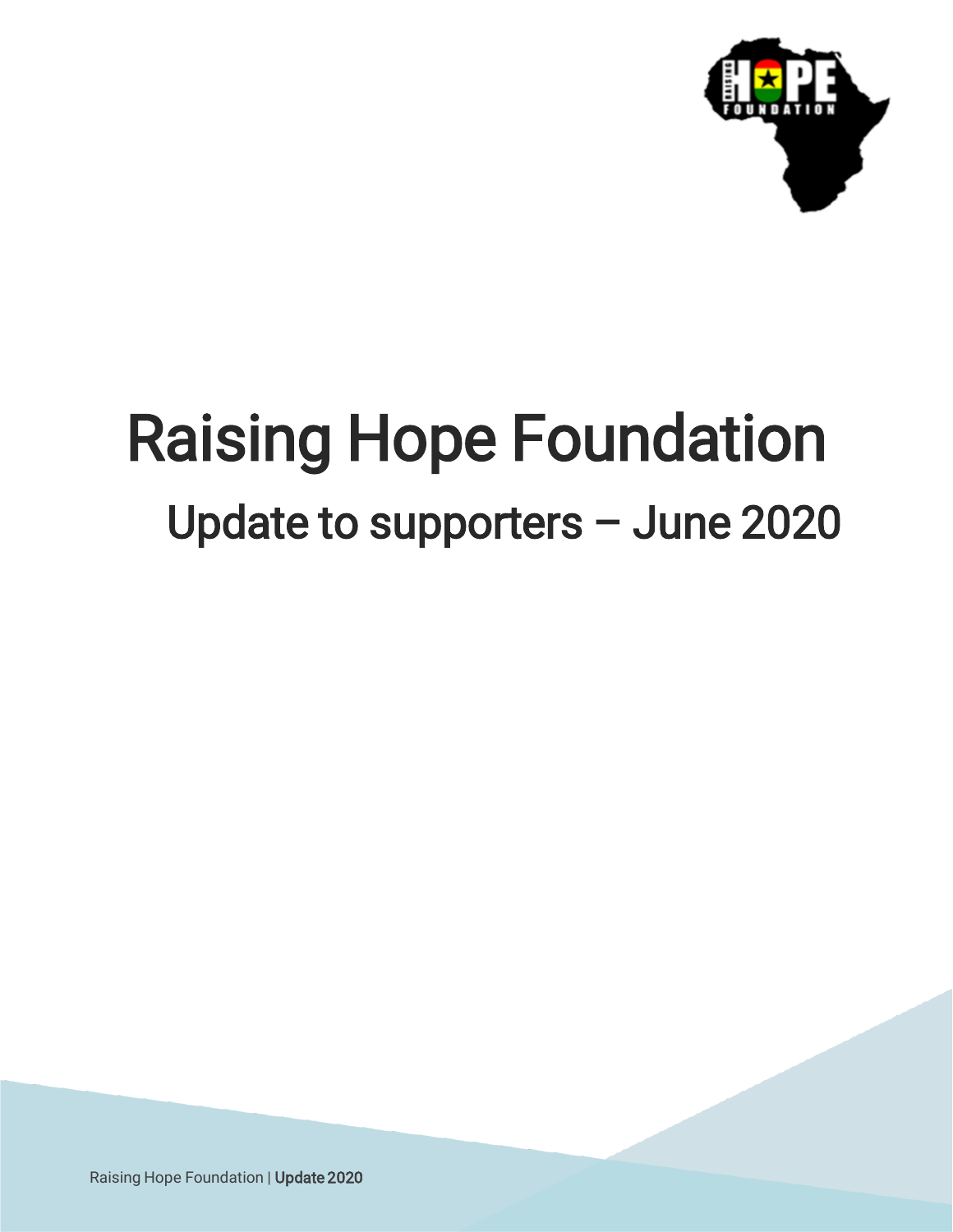

### Dear Ambassadors, Donors, Friends,

Enclosed within is an annual update from the Raising Hope Foundation (RHF), with updates on our projects and finances.

RHF is now 10 years old and in that time we have been able to sponsor the education of over 50 young people - many of whom now have successful careers at professional levels that they would never have been able to achieve without the scholarships to attend college and university. We have been able to run several summer schools, supporting local schools by building libraries and giving the children of Santrokofi experiences like visiting Wli and Mount Afadjoto, Ghana's highest waterfall and mountain respectively, alongside educational lessons and games.

Our biggest work has been building the Santrokofi Children's Centre –a building capable of housing up to 36 children and the staff required to care for them. It was a long journey to complete the building, but we are pleased with the standard to which it has been finished. In early 2019 we were making excellent progress with the Director of Social Welfare for the region, processing the various legal and safeguarding requirements, but very sadly he suddenly passed away. Our partner charity, the Living Faith Foundation (LFF) have been working with the new stand in director, but things are moving at quite a Ghanaian (much slower!) pace. The most recent development, shortly before the Covid-19 pandemic, was that the department for social welfare were looking at using the building as a home to rehabilitate trafficked children – both LFF and RHF are very much in support of this and a charity specialising In that area is also in talks with SW. The global pandemic has of course slowed things down but we hope to progress with that option and as ever trust in God's timings.

Thank you to all who have donated, fundraised and supported RHF – without you none of this would be possible.

*Kinza Barrett*

Chairwoman

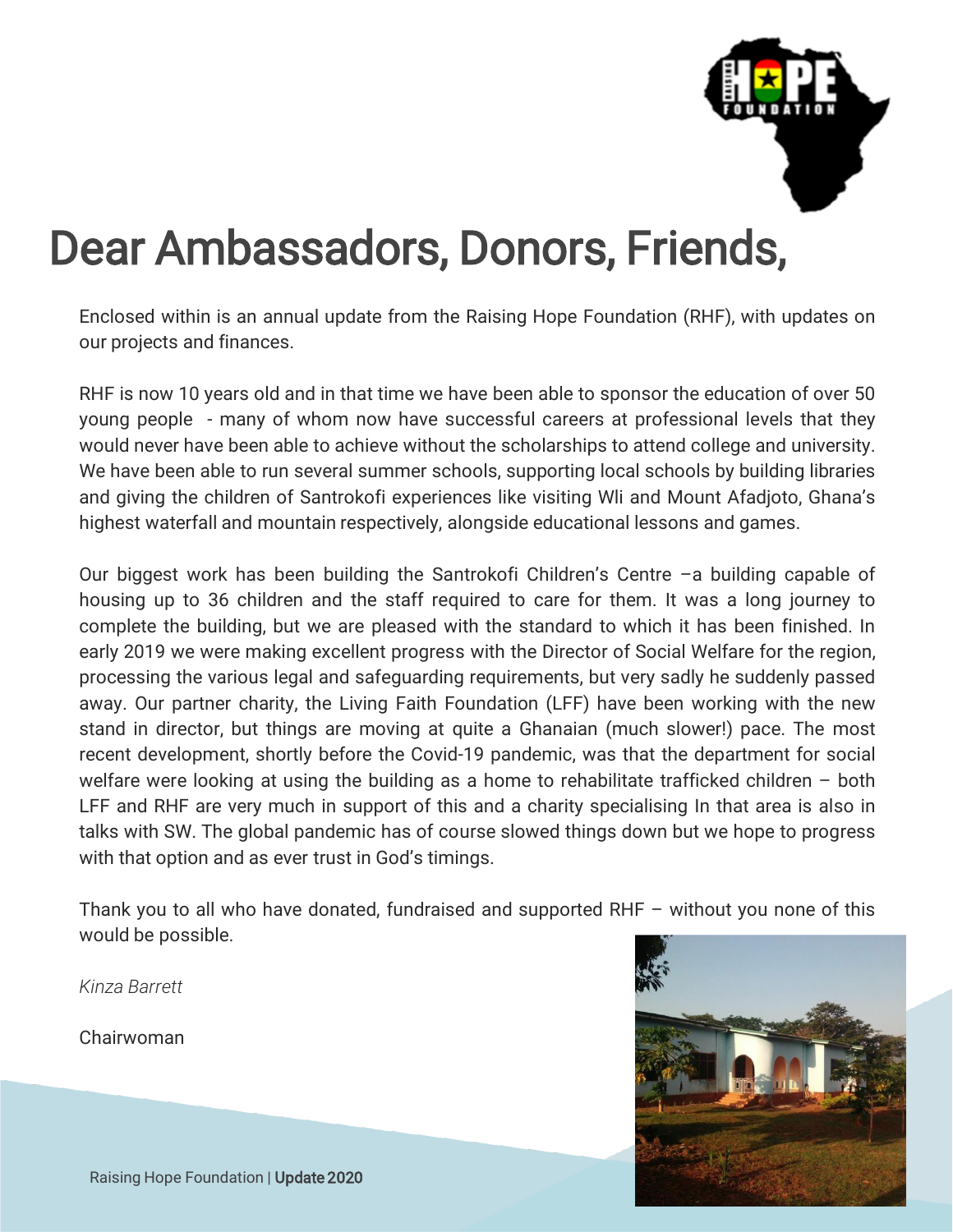

# Covid-19 Update

#### The Situation in Ghana:

Ghana has fortunately seen much less of an impact in terms of lives from the covid-19 pandemic. There have been no confirmed cases in the Santrokofi area. Thought there is increasing concern expressed by our partners at LFF that cases are beginning to spread.

The lockdown that has been imposed has had consequences for the children and their families. Many children from poor rural communities board with Agnes during school time so that they can attend school. These children have had to return home and many of their families are struggling to feed them. Students living away in student accommodation have also faced additional bills for accommodation as food as final exams are postponed and many are unable to travel home.

#### What have RHF done?

At the beginning of June we sent a donation to LFF to use as a fund to support families struggling to feed their children during the lockdown, Agnes will use this for food bank style parcels for families.

We have also sent three specific donations to college and university students who have become stuck due to the lockdown to enable them to buy food.

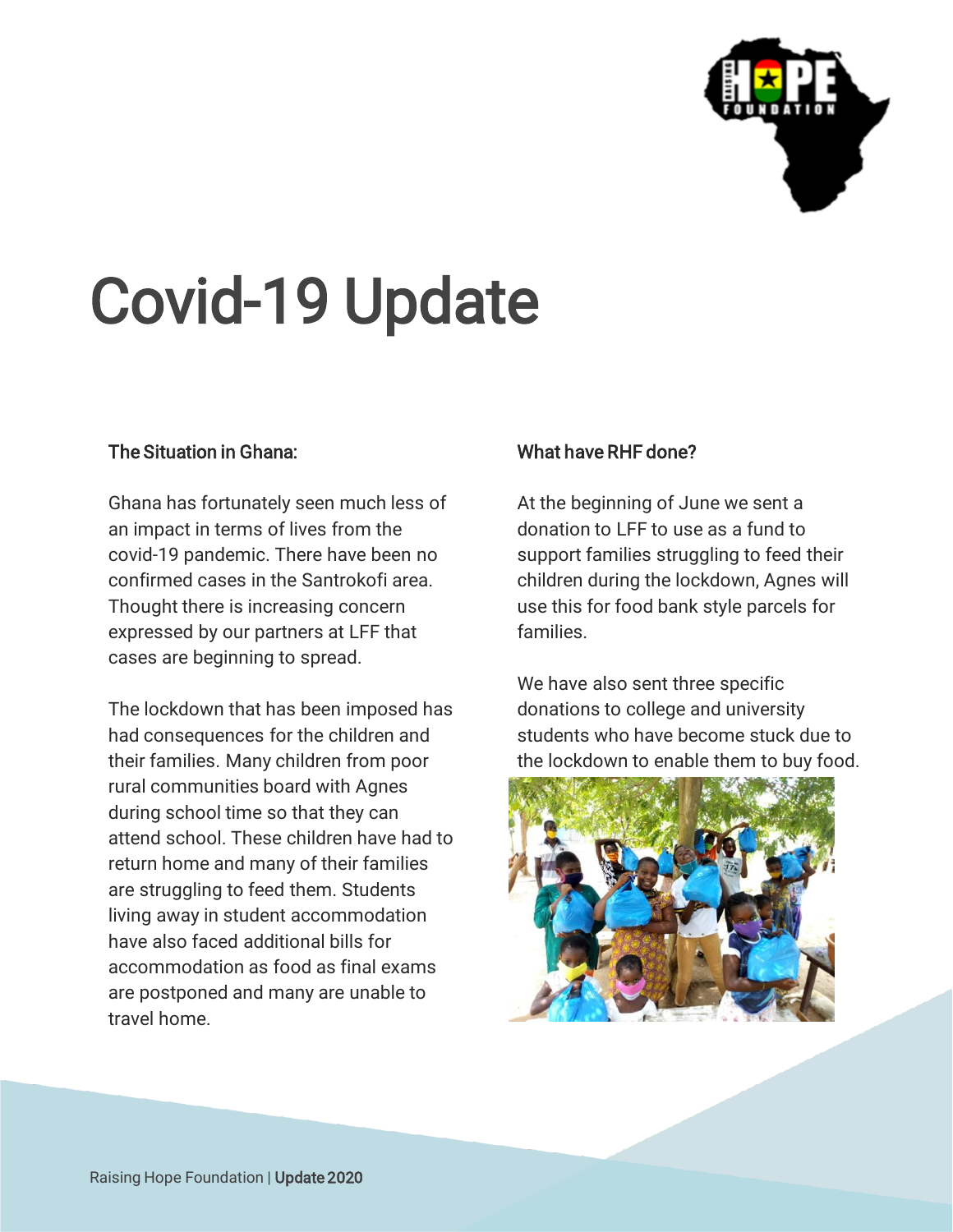

# Update from the Treasurer

I'd like to send our heartfelt thanks and gratitude to our regular donors, those who have been with us since the early days, regular donors and those who give annually at certain times – your support has been steadfast and a real blessing.

Our thanks also to other charities and grant making organisations who have helped us, alongside churches and schools and the many many individuals who took on incredible challenges – Arctic to Africa, London to Paris, The Three Peaks to name but a few.

When I look back through the accounts I'm amazed at the sacrificial support that has continued year after year.

Together we have completed the Santrokofi Child Care Centre and furnished a good section of it. We have started work on an outside kitchen, toilets and children's sheltered outdoor area.

Included below are some updates on our finances to date.

We do understand that you may need to review your giving during these difficult and uncertain times.

Thank you again for all your support.

*Simon Mason*

**Treasurer** 



Kwame, one of our scholarship students, is now in his 5<sup>th</sup> year at the Volta School for the Deaf, pictured here with his supplies for the term



Peace, who attended our very first summer school, graduated last summer with a degree in teaching and has begun a successful career this year.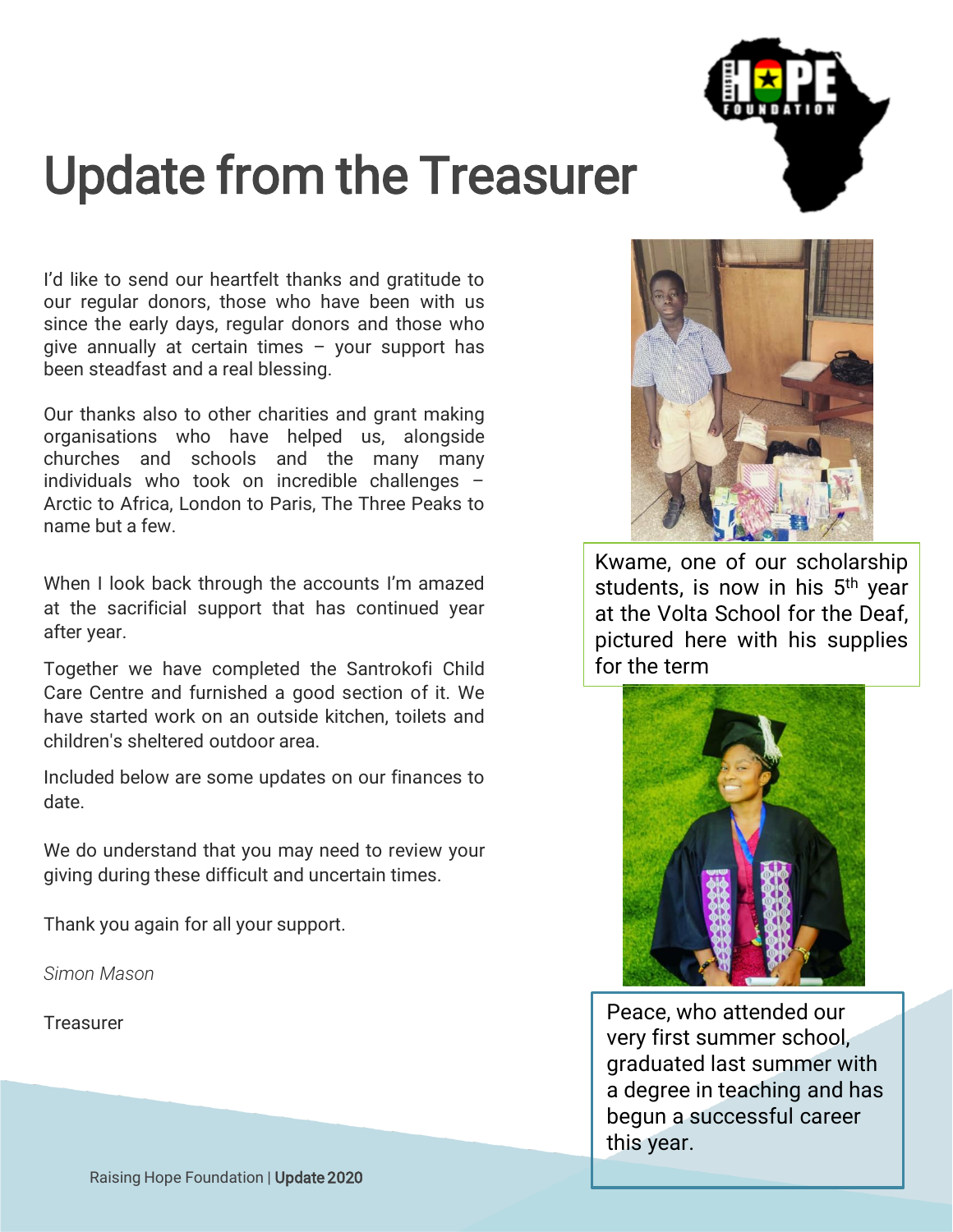

## Finances 2020



. of the building we are in a period of transition, the building work is largely complete and The graph shows our fundraising, and expenditure, peaking in 2014 and then slowly declining, which is inline with when we finished the most costly parts of the building work. Our expenditure has shifted from large scale building projects to much smaller ones to meet requirements of social welfare, alongside our scholarship program. In terms we are now working with the department for social welfare to make sure the home is put to the best use in the most appropriate way. The pace at which things happen in Ghana is different to what we might expect in the UK, the social welfare system is chronically short on funding which causes delays. This is not something we can control, though we are always encouraging and helping where we can.

In the interim we have built up our balance, which will be critical when we do get the green light to open, allowing us to act quickly with any requirements for the building and for furnishing. We always want to have three months worth of running costs in hand so these savings are very valuable.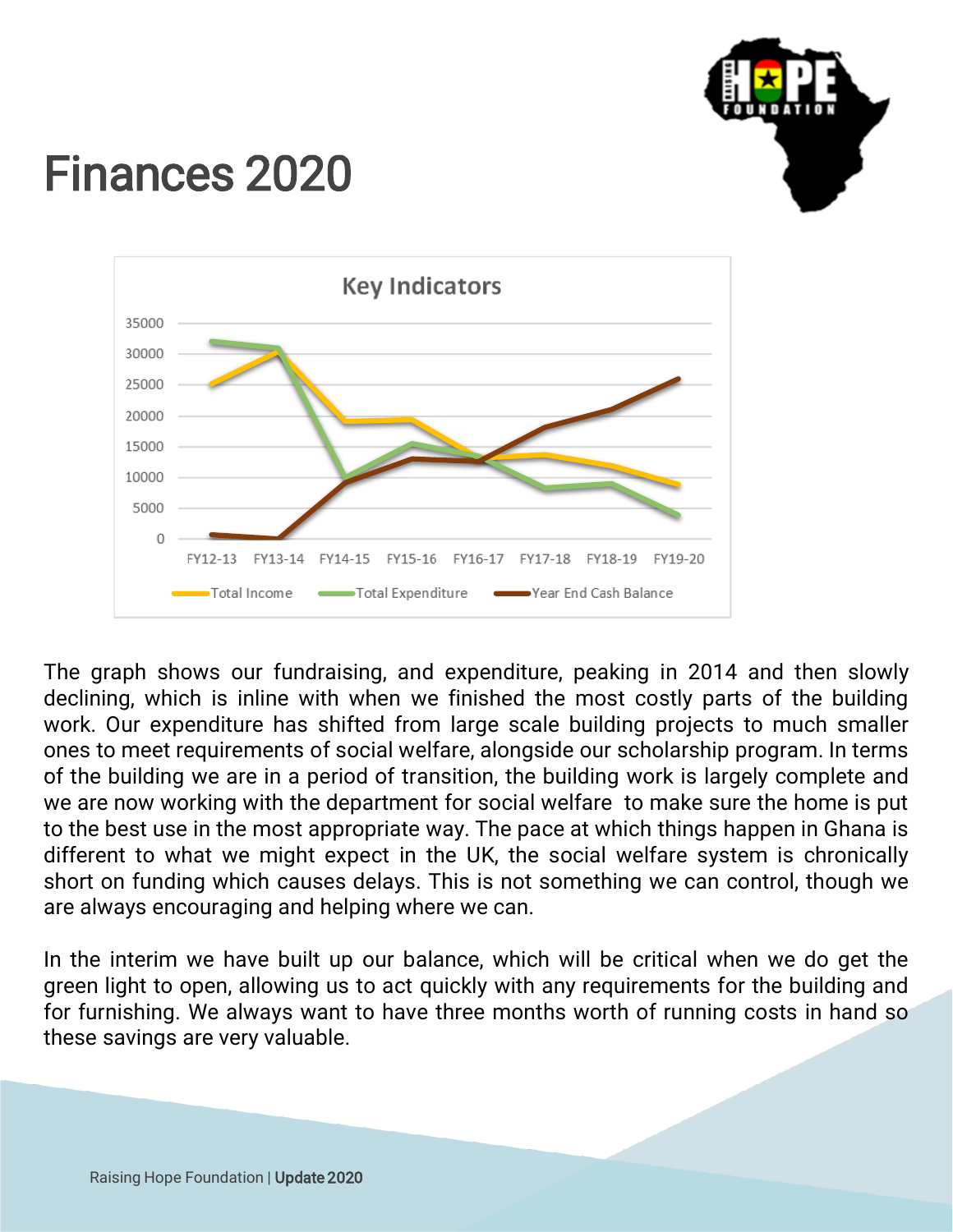



Regular giving now makes up the most significant proportion of our income, which is a sustainable model and ideal for when the home opens. When we are able to open the home, and share with our supporters the result of years of hard work we will be in a good position to relaunch fundraising appeals – sponsored challenges etc to increase our income, these have understandably dropped off during this period of transition.

Our expenditure pattern reflects where we currently are with the project. In 2018 we took on fewer scholarship students to allow us to build the reserves needed for the home, but with that now in place we will look to offer more scholarships for the 2020/21 academic year.